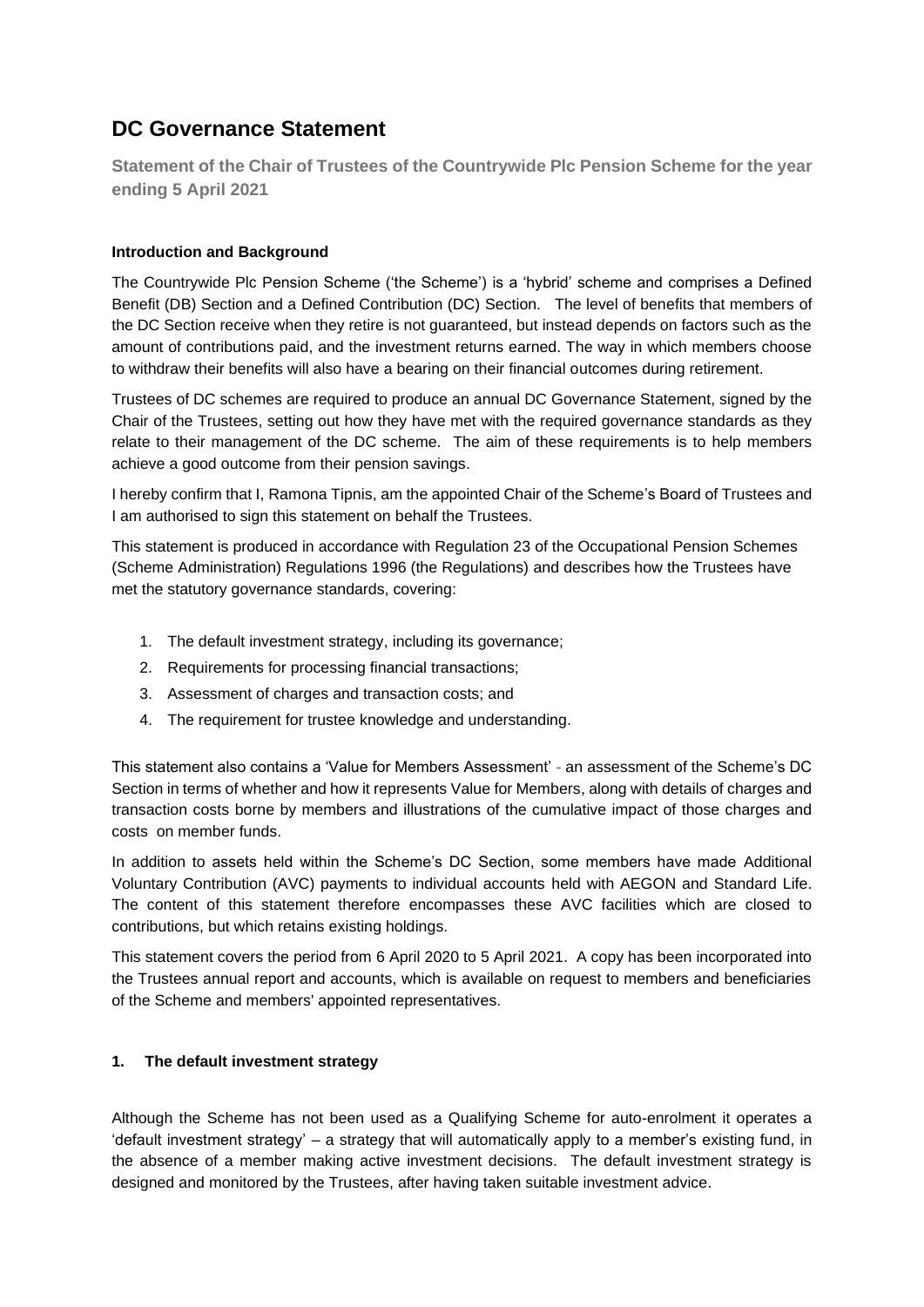## *Statement of Investment Principles*

Details of the Scheme's default investment strategy can be found within the most recent Statement of Investment Principles dated 25 September 2020, a copy of which is provided in Appendix D. The statement explains the Trustees approach to investment governance, objectives and strategy and provides detailed information on the default investment strategy and alternative 'self-select' investment options available to members.

The statement also takes account of the Trustees views on Environmental, Social and Governance ('ESG') considerations (including climate change) and the stewardship in the selection, retention, and realisation of their investments (including how any voting rights are exercised). This incorporates details of the arrangements in place with the Scheme's investment managers. This includes monitoring and assessing:

- their philosophy for assessing and engaging with the businesses and institutions they invest in.
- the stewardship of those investments, including exercising of rights (including voting rights) attaching to investments.
- the ongoing costs and frequency of trading.
- their approach to Environmental, Social and Governance (ESG) policies.

# *Implementation Statement*

The Trustees are required to produce a yearly Implementation Statement to set out how, and the extent to which, the Trustees have followed the Scheme's Statement of Investment Principles during the previous Scheme year. The Implementation Statement also includes details of any reviews of the Statement of Investment Principles during the year, any changes that were made and reasons for that change.

A description of the voting behaviour during the year, either by or on behalf of the Trustees, or if a proxy voter was used, is also included within this statement.

This is the Trustees' second Implementation Statement, covering the period from 6 April 2020 to 5 April 2021 has been incorporated into the 5 April 2021 Trustees annual report and accounts.

#### *Investment Options*

The primary objective of the default investment strategy is to maximise returns over the long term at an acceptable level of risk, whilst also targeting a particular benefit outcome.

During the growth phase, which spans the time from a member joining the Scheme until five years from their target retirement date (age 65 in the absence of a member selecting an earlier or later age), a member's fund will be evenly invested in the AEGON BlackRock 50/50 Global Growth Fund and the AEGON BlackRock LGIM Global Equity 50:50 Index Fund.

During the Consolidation Phase (the five years leading up to a member's target retirement date), a member's fund will be gradually switched to the AEGON BlackRock Long Gilt Fund and the AEGON BlackRock Cash Fund with the aim of both reducing risk and protecting capital value, whilst also gradually matching the anticipated benefit the members will take at retirement – 25% of a member's fund taken in the form of tax-free cash, with the remaining 75% used to purchase an annuity.

In addition to the default investment strategy, members can also invest in one or more funds which are available on a self-select basis.

Further information on the default investment strategy and individual self-select funds, can be found within the Statement of Investment Principles.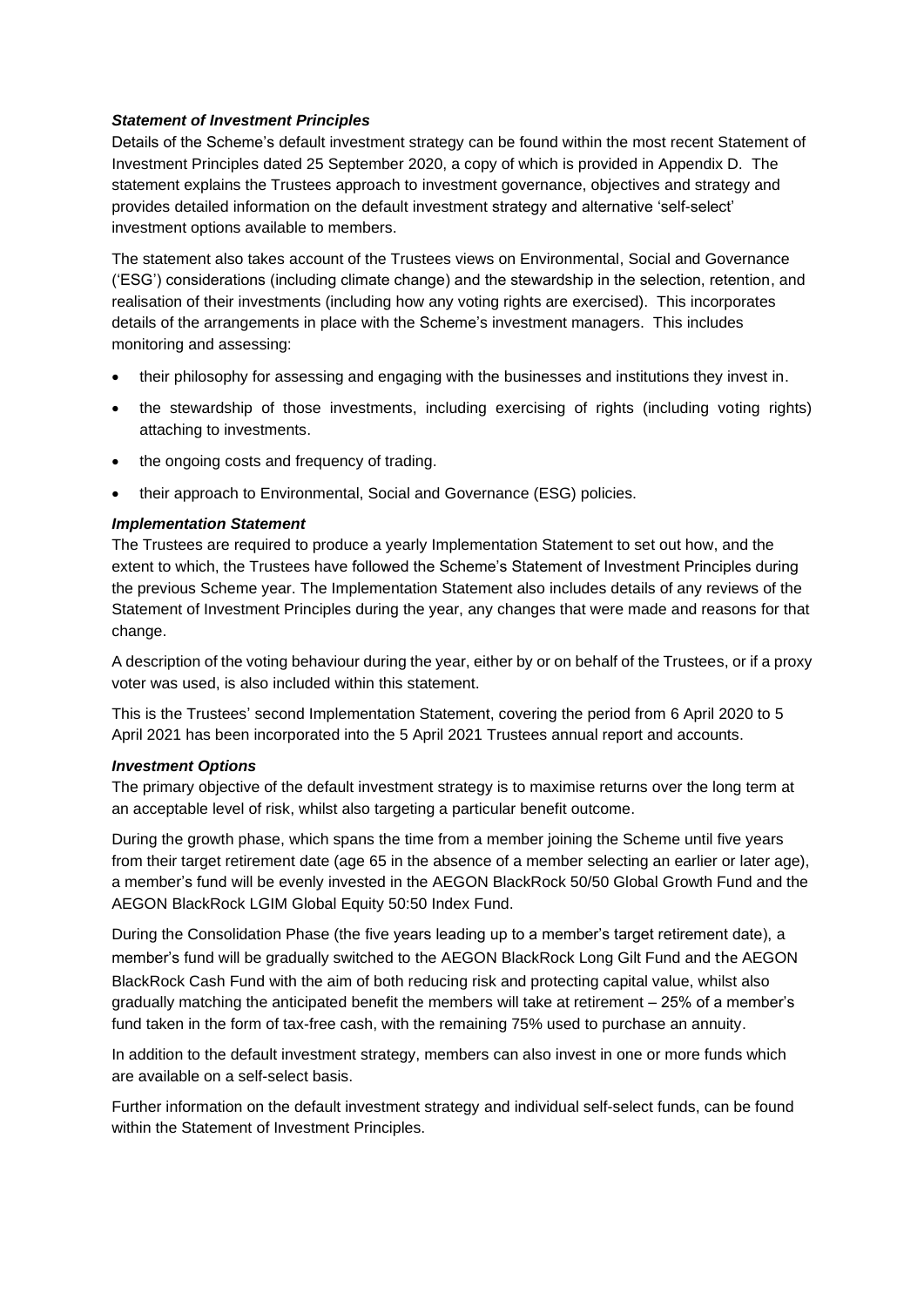#### *Investment Reviews*

The Trustees are required to formally review the default investment strategy at least every three years or immediately following any significant change in investment policy or the Scheme's member profile.

The Trustees last reviewed the strategy in September 2018, the objectives for which were to:

- Assess whether the investment options offered within the Scheme are suitable for the needs and requirements of the membership.
- Monitor the impact of Freedom and Choice in Pensions changes on the investment options.
- Follow regulatory guidance and best practice principles where appropriate, in designing and maintaining the investment options.
- Review the overall performance of the current default investment option and whether the structure and underlying funds remain suitable for members.

Following the review, the Trustees found the structure of the default investment strategy to be broadly appropriate and that no immediate changes were deemed necessary.

The Trustees also reviewed the self-select range of investment funds, and again concluded that no changes were required.

The Trustees are next due to formally review the default investment strategy and alternative investment options, during 2021. If undertaken, the Trustees will provide an update on the scope and outcome of the review, within next year's DC Governance Statement.

#### *Investment Monitoring*

In addition to undertaking regular strategy reviews, the Trustees also regularly (six-monthly) review the performance of the default investment strategy, based on performance monitoring reports provided by AEGON. This review includes an analysis of fund performance and member activity to check that the risk and return levels meet expectations.

The Trustee reviews that took place during the Scheme year concluded that the default investment strategy is performing broadly as expected and is consistent with the Trustees aims and objectives as set out within in the Statement of Investment Principles.

Monitoring and review of the Scheme's investment options are covered in the Value for Members Assessment and Statement, which can be found in Appendix A.

#### **2. Requirements for processing financial transactions**

#### *Service levels and service monitoring*

The core financial transactions, including investment of contributions, transfers in and out of the Scheme to members and / or their beneficiaries, and transfers / switches of assets between different investments in the Scheme, have generally been processed promptly and accurately as evidenced by regular administration reporting, provided by AEGON, the Scheme administrator.

Agreed service levels (SLAs) are in place between the Trustee and AEGON, with each administration report providing a full reconciliation of work undertaken and timescales achieved against agreed service levels for each 'job type'. These typically cover, but are not limited to, ensuring that the following activities are processed promptly and accurately:

- Benefit / retirement quotations and settlements.
- Fund value requests.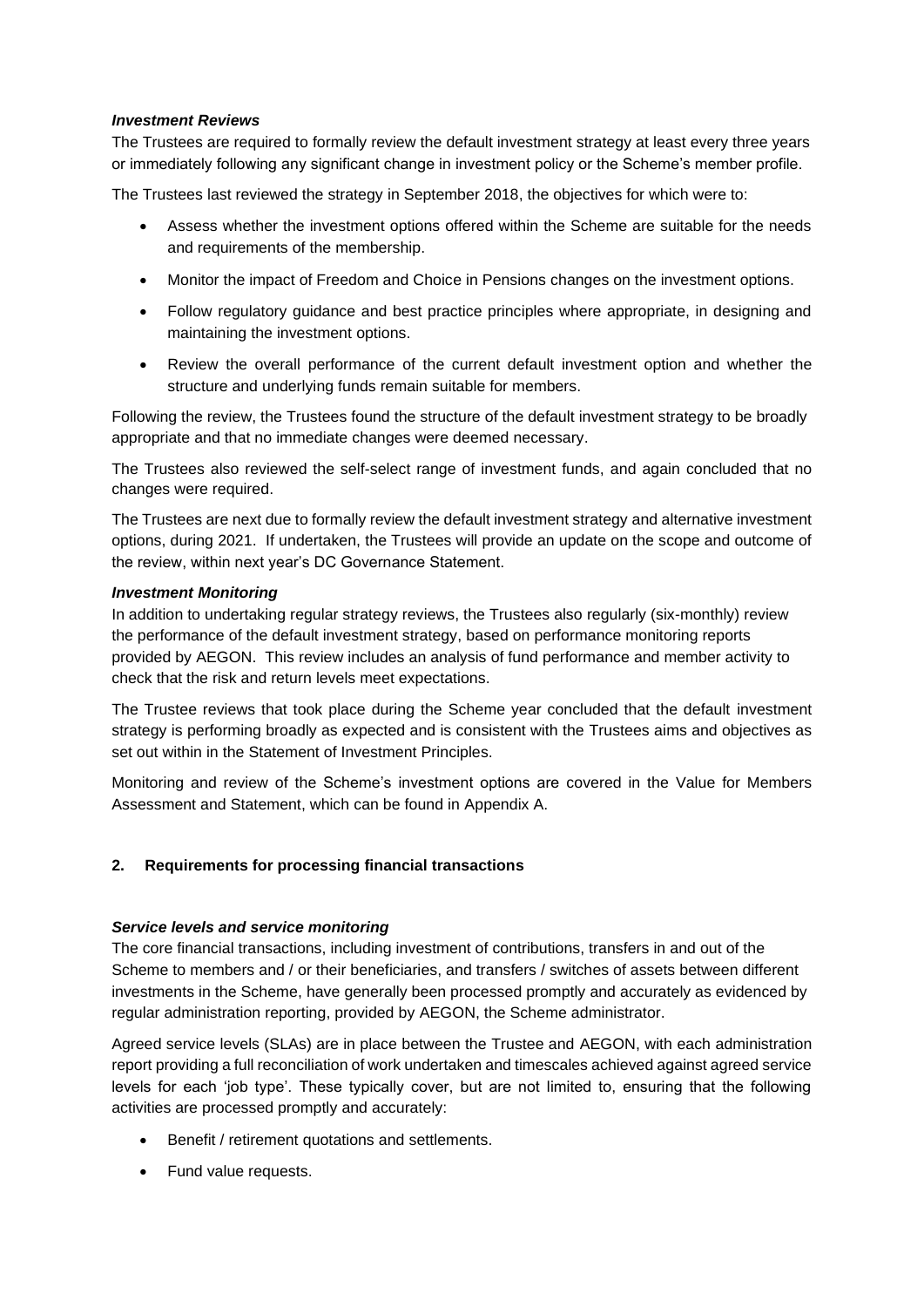- Investment switches.
- Change of payment details.
- Change of target retirement ages.
- General enquiries and data changes.

Average performance against agreed SLAs for the period covered by this year's statement stood at 100%.

Cases are allocated based on case type and age profile. This means, any case where information has returned from a third party will be prioritised and progressed in a timely manner. Further, the prioritisation process ensures key dates are met, sensitive and urgent cases are treated as such, and member experience is protected, particularly where the processig of financial transactions are involved. We are also able to report that no member complaints in relation to the DC Section were received during the year to 5 April 2021.

The Trustees continue to closely monitor AEGON's administration service levels and general performance.

At this stage the Trustees have not sought to benchmark the Scheme's SLAs against other AEGON clients or against other pension schemes which are not administered by AEGON. The Trustees will continue to review this position based on the value of doing so considering best practice and regulatory guidance.

#### *Internal Controls*

In accordance with the ongoing administration reporting arrangements, controls are in place at AEGON to monitor and ensure that core financial transactions are and continue to be processed promptly and accurately.

All processes including core financial transactions are conducted in accordance within a strict governance framework that complies with International Standard on Assurance Engagements 3402, "Assurance Reports on Controls at a Service Organisation".

The documentation received in support of all financial transactions requested on a member's account is fully reviewed for completeness before processing may commence. Checklists are in place to help ensure that all necessary information for financial transactions has been received and that all regulatory and service level requirements have been met. Checklists are reviewed by a senior administrator.

A senior administrator will also review the financial transactions that have been keyed into the record keeping system for completeness and accuracy. Financial transactions include contributions, switches, refunds,transfer out payments, deaths and retirements.

All requests for financial transactions are scanned into AEGON's work management system and tracked to ensure that they are actioned on a timely basis and completed in accordance with agreed service standards.

A daily report is run by AEGON to verify that dealing deadlines are met and a daily checklist is run by AEGON's dealing team to verify that all dealing activities are completed accurately and on a timely basis. Daily holdings reconciliations are carried out between AEGON's recordkeeping system and their Dealing system to highlight any differences. Any exceptions are investigated and resolved and reviewed by a senior administrator.

Each year AEGON review the quality of the common and conditional data records that they hold for scheme members and issue a report to the Trustees summarising the quality of member records. Where data gaps are identified, the Trustees have taken appropriate remedial action.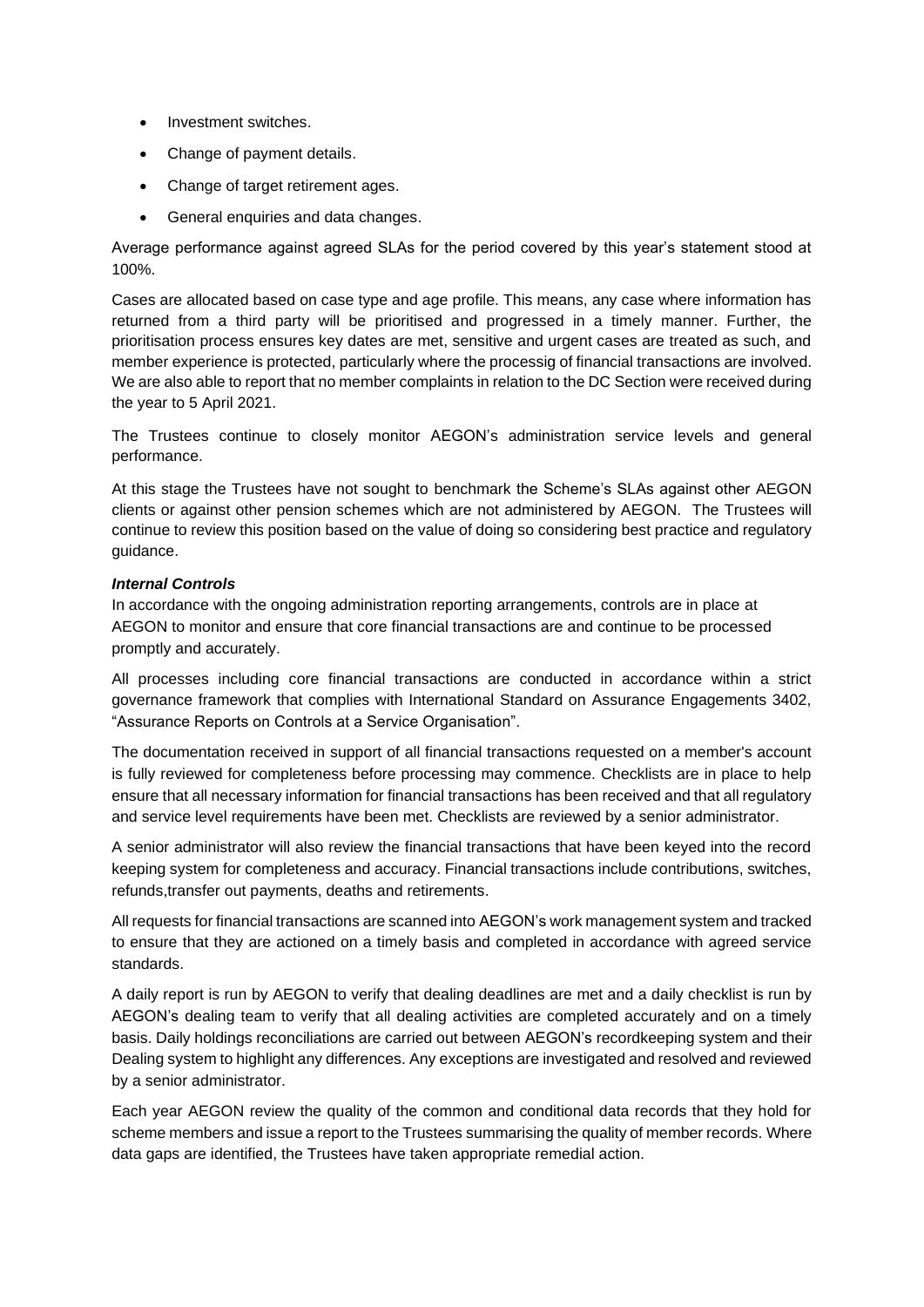Further scrutiny of transactions and also reporting and controls can be found in the audit report which is included in the Scheme's Annual Report & Accounts.

The Trustees are confident that the processes and controls in place with the administrator are robust and will ensure that the financial transactions which are important to members are dealt with properly. The Trustees continue to focus on the monitoring of this area.

## **3. Assessment of charges and transaction costs**

The Trustees are required to set out the on-going charges borne by members in this statement, which are annual fund management charges plus any additional fund expenses, such as custody costs, but excluding transaction costs; this is also known as the 'total expense ratio' (TER) or 'Ongoing Charges Figure' ('OCF'). The OCF is paid by the members and is reflected in the unit price of the funds that members invest in.

The Trustees are also required to separately disclose transaction cost figures that are borne by members. In the context of this statement, the transaction costs shown are those incurred when the Scheme's fund managers buy and sell assets within investment funds.

Aside from investment management charges and investment transaction costs, all other costs associated with running the Scheme, are borne by the sponsoring employer and therefore have no bearing on member charging. However, for completeness we have referred to these as part of our assessment of Value for Members, to be found in Appendix A.

The charges and transaction costs for each fund that comprises the default investment strategy are recorded in Appendix B. The same information is also provided for each individual fund that members can 'self-select', noting that during the period covered by this statement there were no members invested within the range of self-select funds available.

Examples of the cumulative effect of costs and charges on member funds are set out in Appendix C.

Appendices B and C do not currently include details of charges and transaction costs that relate to AVC funds invested with AEGON and Standard Life as relevant details were not available.

In preparing Appendices B and C of this Statement, the Trustees have had regard to statutory guidance published by the Department for Work and Pensions and have not deviated from that guidance.

We are pleased to be able to say, the Annual Management Charges applicable to the funds that comprise the default investment strategy, range from 0.35% for the BlackRock 50/50 Global Growth Fund to 0.15% for the BlackRock Long Gilt Fund. This is significantly below the Charge Control cap of 0.75% required by pension scheme regulations. The Annual Management Charges for the self-select funds range from 0.15% to 1.03% with the majority of funds below the Charge Control cap. Transaction costs are generally minimal or negative.

All charges and transaction cost details have been provided by AEGON and cover the period 6 April 2020 to 5 April 2021. In preparing this statement, we were able to obtain all relevant charge and transaction cost information.

The Trustees are comfortable that the member borne charges are competitive, offer value for money and are kept under a continuous review.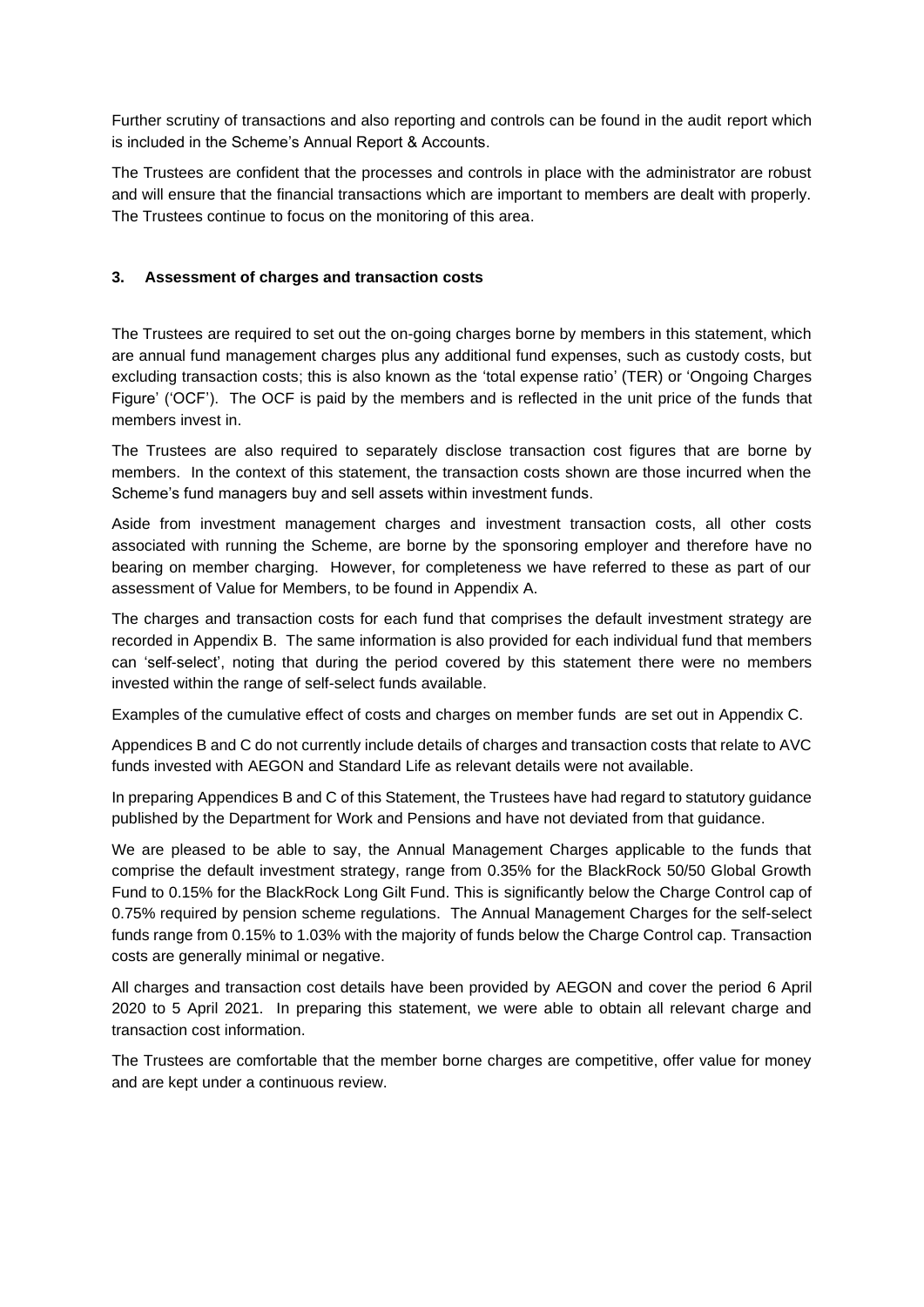## **4. The requirement for trustee knowledge and understanding**

The Trustee Board spend an appropriate amount of time running the Scheme in relation to the size and complexity of the arrangements and in doing so are also required to maintain an appropriate level of knowledge and understanding, which together with professional advice enables them to properly exercise and discharge their functions and duties in relation to the management of the Scheme. During the period covered by the statement, the Trustee held three regular formal meetings and two additional meetings.

To maintain an appropriate level of knowledge and understanding each Trustee must:

- Be conversant with the Trust Deed and Rules of the Scheme, the Scheme's Statement of Investment Principles and any other document recording policy for the time being adopted by the Trustees relating to the administration and management of the Scheme. The Trustees will refer to the Trust Deed and Rules as part of considering and deciding to make any changes to the Scheme and where relevant, deciding individual member cases.
- Have, to the degree that is appropriate for the purposes of enabling the individual to properly exercise their functions as a Trustee, knowledge and understanding of the law relating to pensions and trusts and the principles relating to investment the assets of occupational pension schemes.

To help achieve the above, each Trustee is also expected to ensure that they meet the Pension Regulator's (TPR) Trustee Knowledge and Understanding requirements. This includes completing TPR's 'Trustee Toolkit'. The Trustee Toolkit is an online learning program aimed at trustees of occupational pension schemes. It contains modules and resources on the law relating to pensions and trusts, and the principles relating to the funding and investment of occupational pension schemes. It is designed to help trustees meet the minimum level of knowledge and understanding required under the Pensions Act 2004.

At the time of publication of this statement, each Trustee has completed all relevant Toolkit modules, including the Pension Scams module.

To further bolster knowledge and understanding, Countrywide Plc has appointed PTL Governance (PTL), a firm of independent professional trustees (represented Ramona Tipnis) to sit on and chair the board of Trustees. Ramona brings a wealth of investment, corporate and relevant pensions experience to the board of Trustees.

All of PTL's Client Directors (of which Ramona is one) are accredited members of the Association of Professional Pension Trustees and hold the AMAPPT designation. Accredited members are required to hold the PMI Award in Pension Trusteeship for Defined Benefit and Defined Contribution schemes, demonstrate long-standing pensions experience, to complete and keep up to date with the Pension Regulator's Trustee Toolkit and least 25 hours of continuing professional development (CPD) per annum.

Additional training is provided based on the individual and collective needs of the Trustee Board with the intention of ensuring the Trustee board always has enough understanding overall to operate the Scheme in an effective manner. Overall, the Trustees are satisfied there is sufficient knowledge and understanding of all subject areas within the Board.

The Trustees operate a training log which is and reviewed by the Trustees at each Trustee meeting.

Finally, the Trustees employ professional advisers including, but not limited to Capita Pension Solutions, Aegon and Blake Morgan, to provide advice and to ensure that Scheme governance, controls, skills and knowledge are current and meeting the expectations of the Pension Regulator and Scheme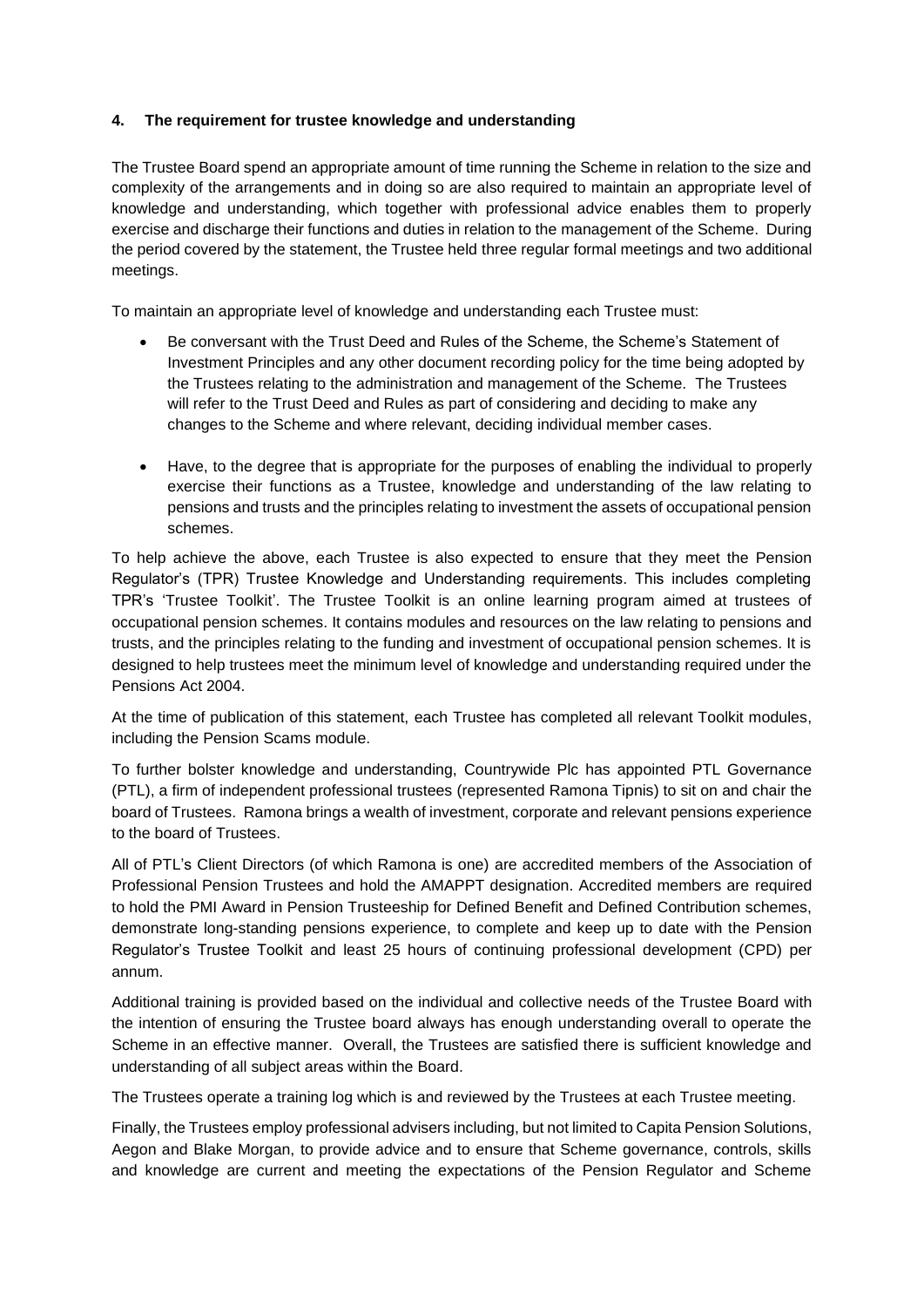members. Capita (and where required other advisers) also attend each Trustees meeting and where appropriate, training is provided within Trustee meetings. Current and potential upcoming changes in pension legislation, regulation and industry best practice that affect the Scheme are also covered in detail with support from the Trustees advisers.

## **Summary**

The Trustees have considered the service standards being provided in terms of scheme administration (including processing core financial transactions, scheme records and scheme governance), member communications, investment proposition and investment returns. The Trustees also regularly monitor the investment charges borne by members.

It is our view the Scheme, including member borne charges, represents good Value for Members and our Value for Members assessment and statement is set out in Appendix A.

Signed for and on behalf of the Trustees of the Scheme by Ramona Tipnis in my capacity as Chair of the Trustee Board

……………………………………………………

**Ramona Tipnis**

**Chair of the Trustee Board for the Countrywide Plc Pension Scheme**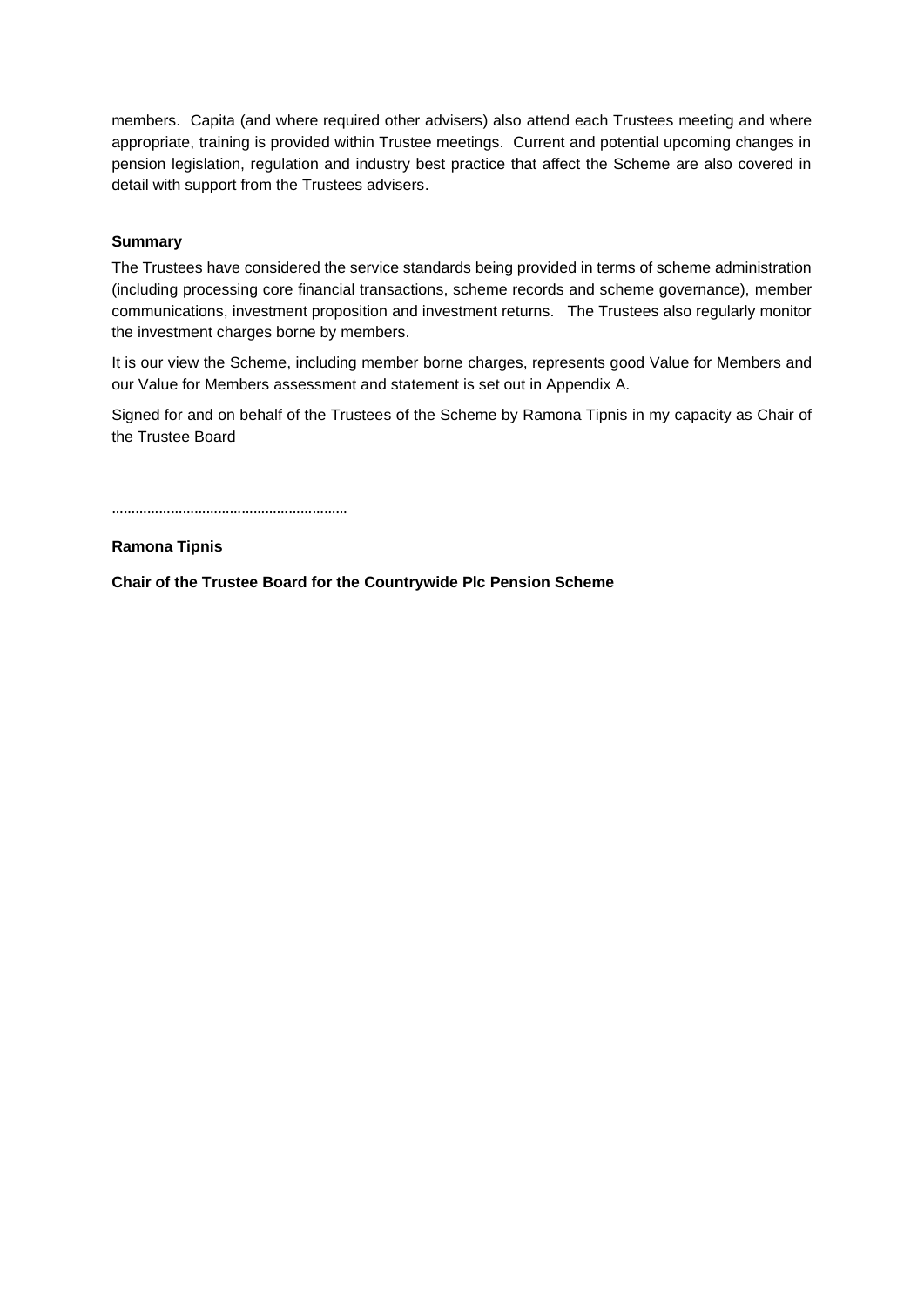# **Appendix A: Value for Members Assessment and Statement**

#### **Value for Members Assessment**

To make an assessment of the Scheme in terms of whether and how it represents Value for Members, the Trustees have considered the following:

- Annual Newsletters
- Statement of Investment Principles dated 25 September 2020
- Regular Investment Performance Monitoring Reports
- Investment Strategy Reviews, including November 2018 advice and recommendations
- Investment options available to members
- Trustee Risk Register
- Regular Administration Reports
- Member access to online account management
- Pre and at retirement support for members

Also, the Trustees have taken into account the following considerations:

- 1. The costs of the Scheme are predominantly borne by the employer, leaving only investment costs which are borne by Scheme members. Details of these charges are set out in Appendix B.
- 2. The investment choices offered to Scheme members are subject to regular review. These were last reviewed in 2018.
- 3. Member communications provide a clear explanation of the available investment strategies and options, along with the benefits and risks of each option, to enable members to assess their own situation and therefore be in a position to make an appropriate and informed investment choice.
- 4. The Annual Management Charges (AMCs) levied on Scheme members for investment management compare favourably with that of similar schemes and investment strategies. AMCs for the funds within the default strategy range from 0.35% for the BlackRock 50/50 Global Growth Fund to 0.15/5 for the BlackRock Long Gilt Fund. This is below the Charge Control cap of 0.75%. The Annual Management Charges for the self-select funds range from 0.15% to 1.03% with the majority of funds below the Charge Control cap.
- 5. The appointed investment managers and fund investment returns are assessed by the Trustees in liaison with their investment advisers on a six-monthly basis using performance monitoring reports.
- 6. The Trustees have also taken in to account the Pensions Regulator's Code of Practice No.13 (Governance and administration of occupational trust-based schemes providing money purchase benefits (DC benefits)).

#### *Costs borne by Scheme members*

The Trustees have obtained details from AEGON of ongoing charges and transaction costs that applied (or may have potentially applied) to the investment funds available to members. Actual and potential transaction costs disclosed by AEGON include:

- Transaction taxes
- Broker commission
- Implicit costs
- Entry/exit charges
- Other transaction costs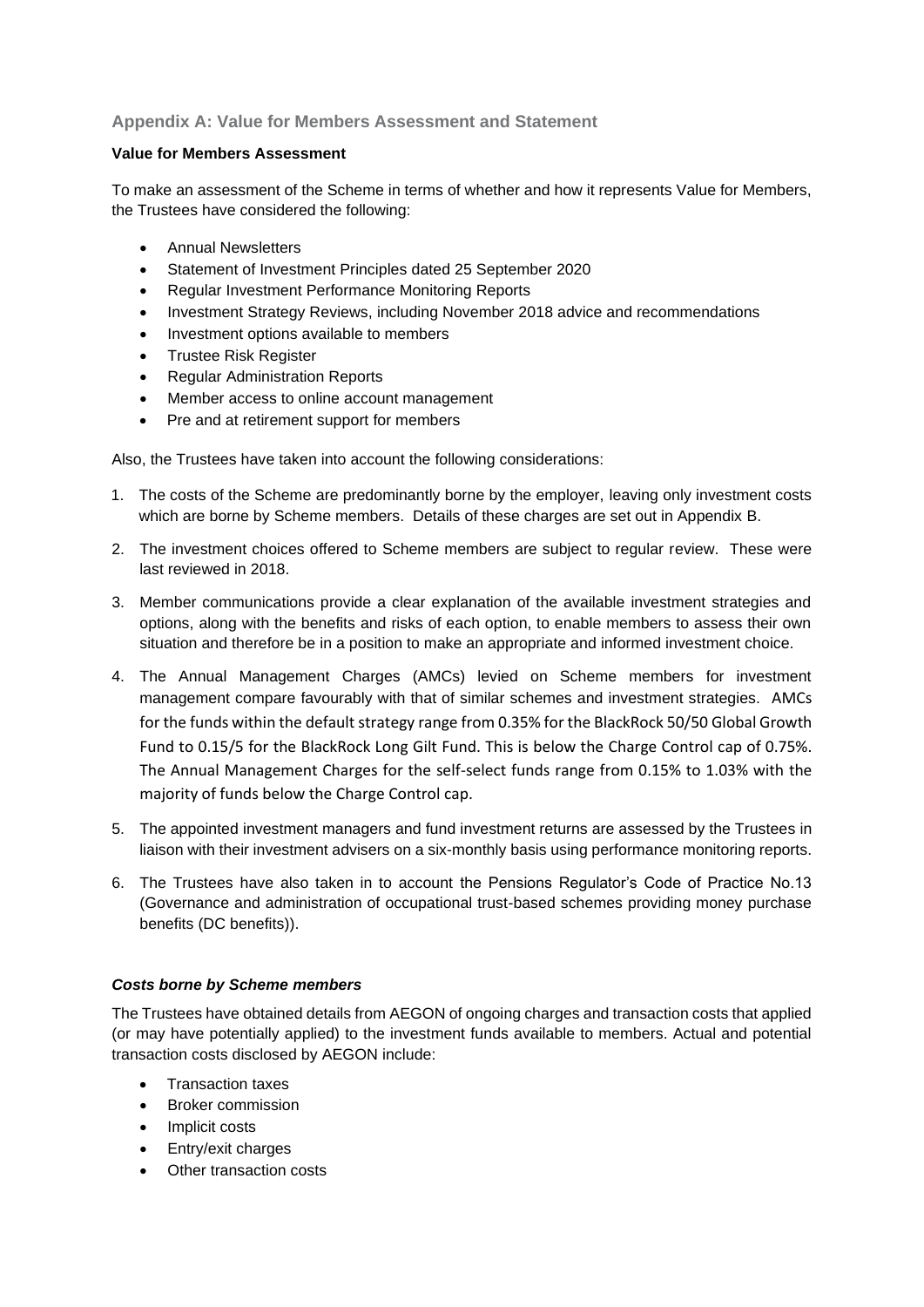- Indirect transaction taxes
- Indirect broker commission
- Indirect implicit costs
- Indirect entry/exit charges
- Indirect other transaction costs
- Indirect transaction costs external funds
- Anti-dilution offset
- Indirect anti-dilution offset

Details of the ongoing charges and transaction costs disclosed by AEGON are set out in Appendix B. Appendix C shows the cumulative effect of costs and charges on member funds.

#### *Costs borne by the employer*

As mentioned above, in carrying out this assessment, the Trustees have taken the view that costs borne by the employer on behalf of members has a positive effect on Value for Members. The employerborne costs which have been taken into consideration are as follows:

- Administration costs
- Cost of running the Trustee Board
- Cost of advice (e.g., consultancy costs, legal costs, auditor costs)

#### **Value for Members Statement**

There is no legal definition of "good value" and so the process of determining good value for members is a subjective one. The Trustees believe, in line with the Pension Regulator's guidance, a value for money scheme is one in which the cost of membership provides good value in relation to the benefit of membership, when compared with other options available in the market and that members should achieve a good outcome from their pension savings.

The Trustees consider this does not necessarily mean low cost providing the cheapest scheme but where costs might be higher than others in the market, the additional cost can be justified by improved benefits and outcomes. Whilst overall fees are of importance to members and will ultimately have an impact on member outcomes, the Trustees believe that the services which underlie those fees will also be important in determining whether the Scheme is providing value for money from a member's perspective.

The Trustees believe the Scheme's DC Section represents good value for Members. The reasons for this are based on the factors and supporting documentation above and include (but are not limited to), the following.

- The oversight and governance of the Trustees, including ensuring the Scheme is compliant with relevant legislation, such as the charge cap, and holding regular meetings to monitor the Scheme and address any material issues that may impact members.
- The Trustees are comfortable with the quality and efficiency of the administration processes, including processing of financial transactions.
- Members of the Scheme pay only investment charges which are annual fund management charges plus any additional fund expenses, such as custody costs, and any transaction costs; with the employer bearing all other costs of running the Scheme.
- We believe the costs borne by members compare favourably with similar schemes.
- The fund charges are competitive for the types of fund available to members.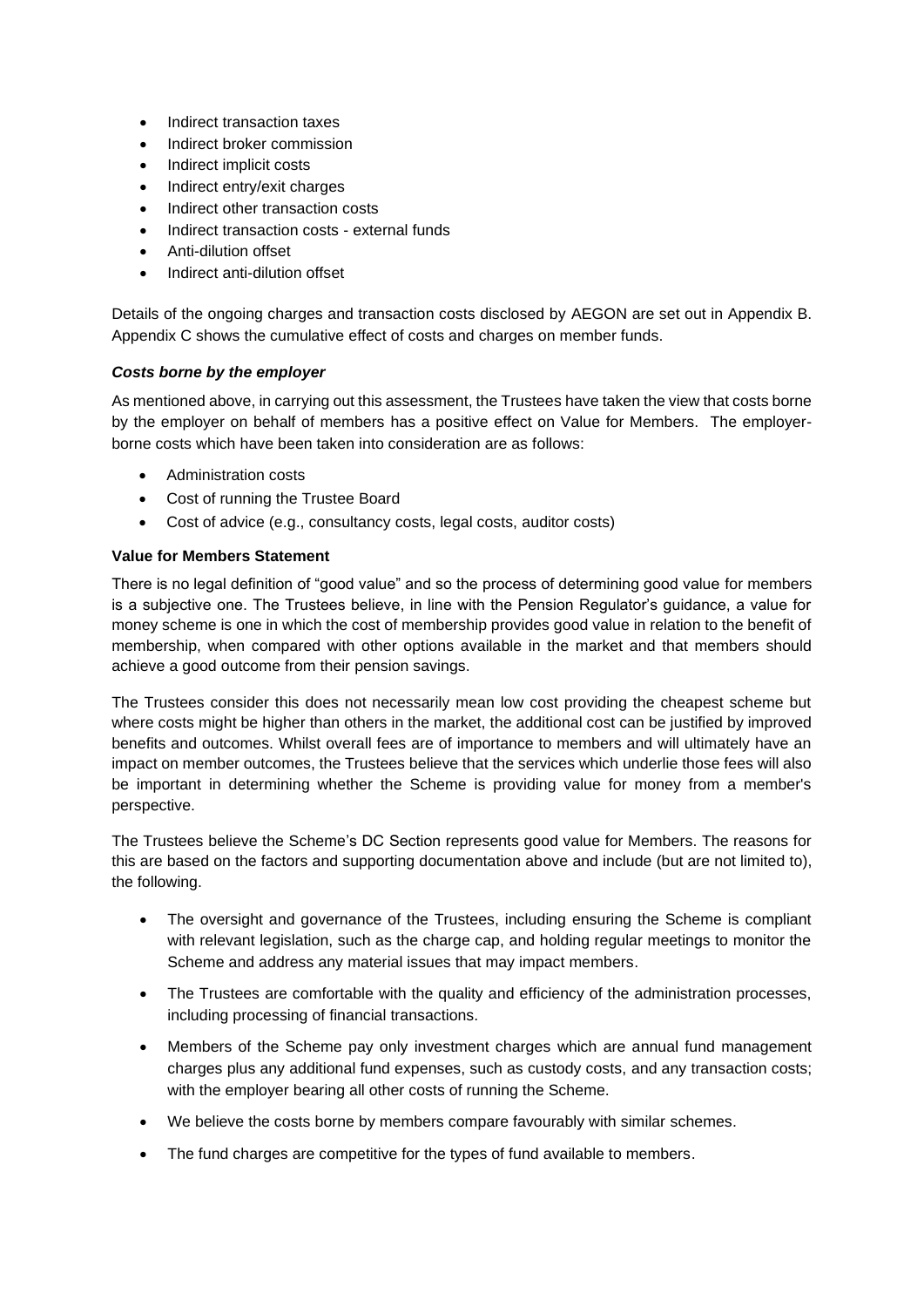- The investment options offered to members (including the default investment strategy) are subject to regular review and where necessary amended to ensure the choices available are appropriate to the membership of the Scheme and that they account for the range of benefit options available to members at retirement.
- Both the investment manager and the funds under management are assessed by the Trustees in liaison with their investment advisers on a six-monthly basis and at each Trustee meeting.
- The returns on the investment funds that comprise the default investment strategy during the period covered by this statement have been consistent with the Trustees stated investment objectives.
- The Trustees meet regularly to ensure the service standards being provided in terms of scheme administration (including processing core financial transaction, scheme records and scheme governance), member communication and investment strategy and investment performance are effectively monitored and managed.

In reaching this opinion, the Trustees have chosen to not apply any weightings to the factors considered and supporting documentation outlined.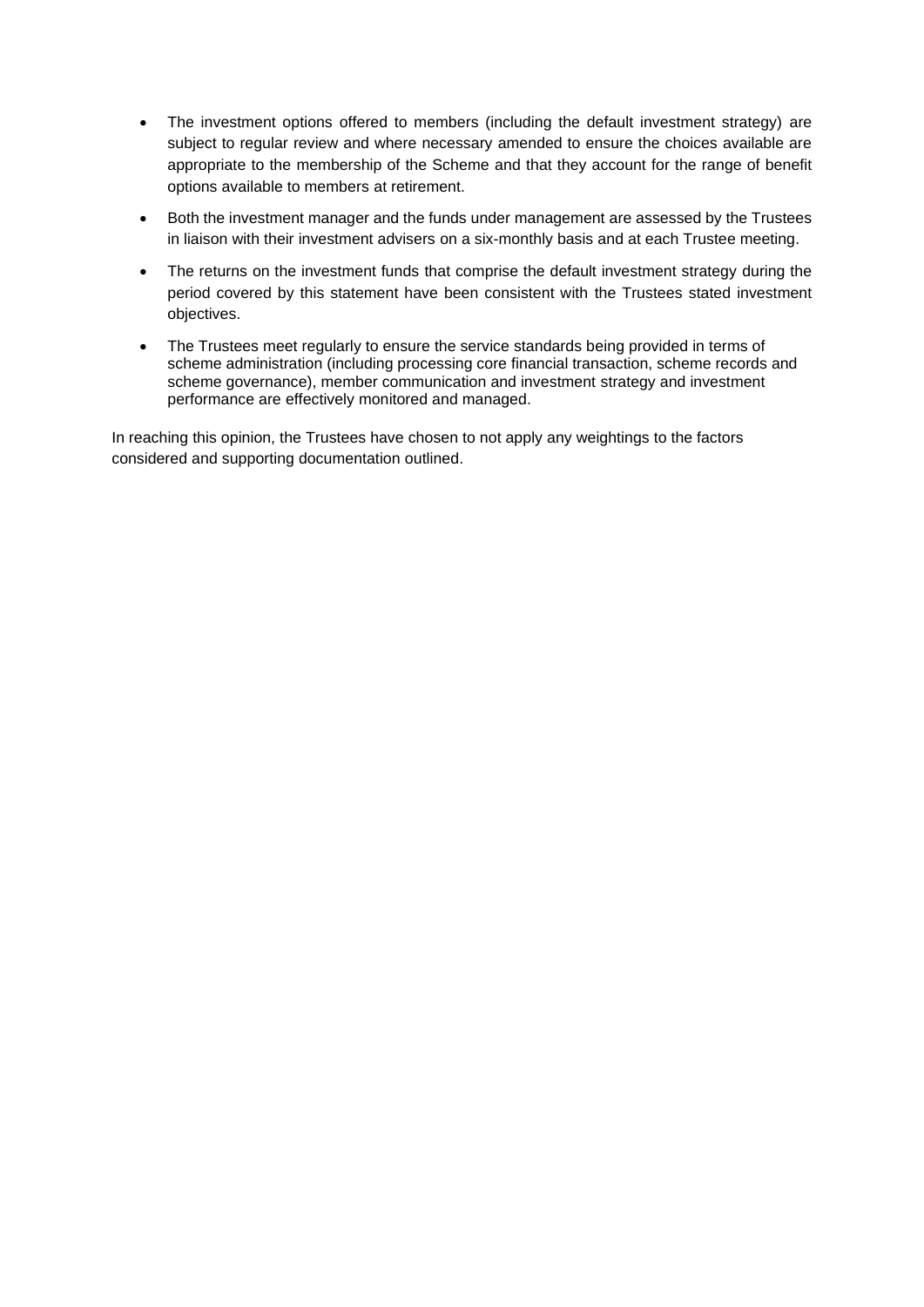**Appendix B: Charges and transaction costs for the Countrywide plc Pension Scheme default investment strategy**

The default investment strategy is set up as a lifestyle strategy, which means that members' assets are automatically moved between different investment funds as a member approaches their target retirement date, as explained within Section 1. of this Statement. This means that the level of charges and transaction costs will vary depending on how close members are to their target retirement date and in which fund they are invested. For the period covered by this statement, annualised charges and transaction costs are set out in the table below.

| <b>Fund</b>                                   | <b>Total Expense Ratio</b><br>(TER)* (%) | <b>Transaction</b><br>$Costs**$ (%) |
|-----------------------------------------------|------------------------------------------|-------------------------------------|
| BlackRock 50/50 Global Growth Fund            | 0.35                                     | 0.180                               |
| BlackRock LGIM Global Equity 50:50 Index Fund | 0.26                                     | 0.004                               |
| <b>BlackRock Long Gilt Fund</b>               | 0.15                                     | $-0.041$                            |
| <b>BlackRock Cash Fund</b>                    | 0.23                                     | 0.014                               |

#### *Notes (for the above and for Appendix C)*

*\* Includes the annual management charge (AMC), plus various other expenses including index licensing fees, legal fees, administration, marketing, regulation, auditing. Due to the size and purchasing power of Aegon's index funds, the AMC and TERs for many funds are effectively the same.*

*\*\* Transaction costs that applied (or may have potentially applied) to the investment funds, as summarised within Appendix A. Note that a negative transaction cost can refer to things like anti-dilution measures put in place by the manager to protect existing investors. It is effectively a 'saving' to existing members and reduces the impact of other charges. As it is an implicit, calculated cost, it would ordinarily be reflected within the unit price.*

Actual and potential transaction costs have been calculated using the DC Workplace Pension Template (DCPT) for the explicit purpose of providing transactions cost disclosure in accordance with COBS rules.

For any funds which hold an investment managed by a third party, the transaction costs provided by the third-party manager are represented as an indirect external fund transaction cost. Transaction costs have been supplied by Aegon (Workplace Investing).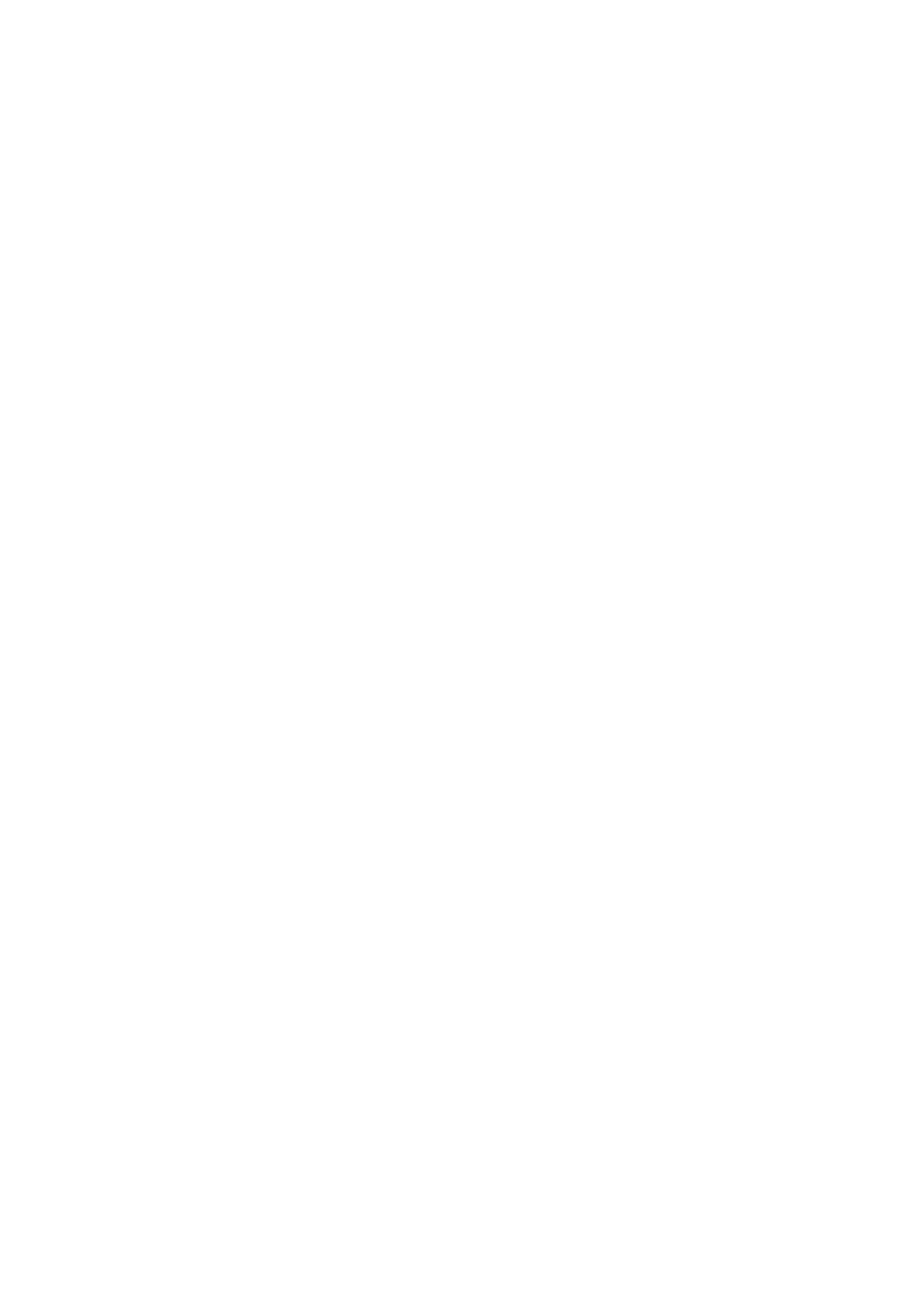**Appendix C: Charges and transaction costs for the Countrywide plc Pension Scheme self-select funds**

In addition to the default investment strategy, members also have the option to invest in a range of funds on a self-select basis. The level of charges for each self-select fund and the transaction costs members can select and in which assets relating to members are invested over the period covered by this statement are set out in the following table.

| <b>Fund</b>                                 | <b>Total Expense Ratio</b> | <b>Transaction</b> |
|---------------------------------------------|----------------------------|--------------------|
|                                             | (TER)* (%)                 | Costs** (%)        |
| LGIM Global Equity (50:50) Index            | 0.26                       | 0.0041             |
| LGIM Global Equity (60:40) Index            | 0.27                       | 0.0026             |
| <b>LGIM Multi Asset</b>                     | 0.34                       | 0.0280             |
| <b>LGIM Overseas Equity Consensus Index</b> | 0.36                       | 0.0000             |
| <b>LGIM Pre-Retirement</b>                  | 0.25                       | 0.0367             |
| <b>LGIM UK Equity Index</b>                 | 0.28                       | 0.0000             |
| BlackRock 50/50 Global Growth               | 0.45                       | 0.1799             |
| BlackRock 60/40 Global Growth               | 0.35                       | 0.1807             |
| BlackRock 70/30 Global Growth               | 0.35                       | 0.1800             |
| <b>BlackRock Alpha Smaller Companies</b>    | 0.35                       | 0.4209             |
| <b>BlackRock American Growth</b>            | 0.35                       | 0.1982             |
| <b>BlackRock Balanced Growth</b>            | 0.35                       | 0.1615             |
| <b>BlackRock Cash</b>                       | 0.23                       | 0.0144             |
| <b>BlackRock Diversified Growth</b>         | 0.55                       | 0.5313             |
| <b>BlackRock Emerging Markets</b>           | 0.41                       | 1.1336             |
| <b>BlackRock European Growth</b>            | 0.35                       | 0.0509             |
| <b>BlackRock Gold &amp; General</b>         | 0.37                       | 0.6249             |
| <b>BlackRock Index-Linked Gilt</b>          | 0.15                       | $-0.0130$          |
| <b>BlackRock Japanese Growth</b>            | 0.35                       | 0.3140             |
| <b>BlackRock Long Gilt</b>                  | 0.15                       | $-0.0406$          |
| <b>BlackRock Pacific Growth</b>             | 0.35                       | 0.1870             |
| <b>BlackRock Pre-Retirement</b>             | 0.30                       | 0.0358             |
| <b>BlackRock Property</b>                   | 0.90                       | 0.1127             |
| <b>BlackRock Sterling Bond</b>              | 0.30                       | 0.0302             |
| <b>BlackRock Strategic Accumulation</b>     | 0.35                       | 0.1739             |
| <b>BlackRock UK Equity</b>                  | 0.37                       | 0.5362             |
| <b>BlackRock UK Equity Optimum</b>          | 0.55                       | 0.1482             |
| <b>BlackRock UK Growth</b>                  | 0.35                       | 0.1652             |
| <b>BlackRock UK Income</b>                  | 0.37                       | 0.7057             |
| <b>BlackRock UK Special Situations</b>      | 0.37                       | 0.6899             |
| <b>BNY Mellon Global Equity</b>             | 0.65                       | 0.0000             |
| <b>BNY Mellon UK Equity</b>                 | 0.65                       | 0.3087             |
| <b>HSBC Islamic Global Equity Index</b>     | 0.45                       | 0.0196             |
| <b>Invesco Pensions European Equity</b>     | 0.55                       | 0.1300             |
| <b>Invesco Pensions Global Equity</b>       | 0.55                       | 0.2600             |
| <b>Invesco Pensions Managed</b>             | 0.55                       | 0.2500             |
| Kames Ethical Equity                        | 1.03                       | 0.0498             |
| <b>Threadneedle Pensions UK Equity</b>      | 0.60                       | 0.1876             |

*Please refer to the notes for Appendix B*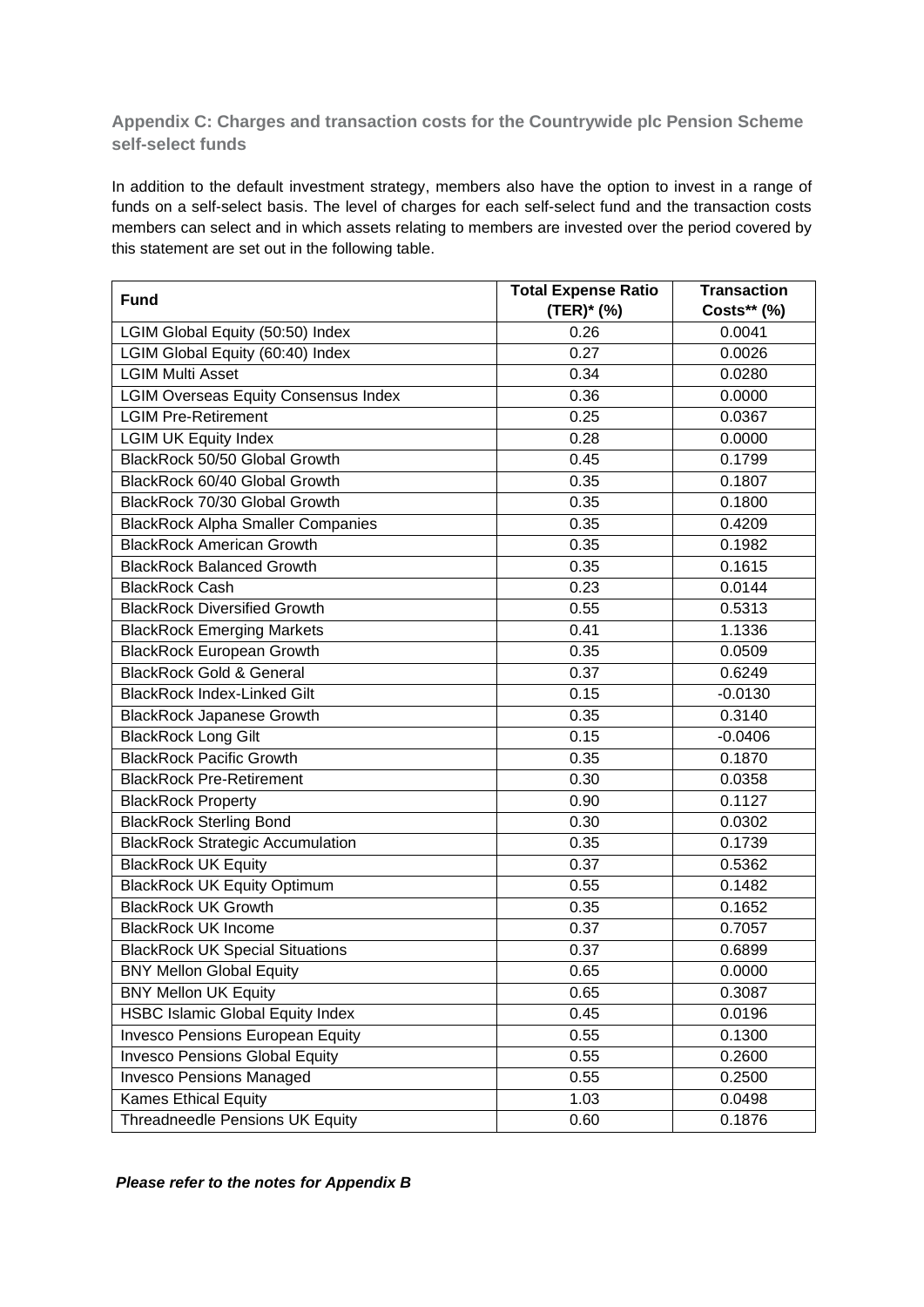**Appendix D: Projected Pension pot showing effect of charges and transaction costs produced in accordance with DWP guidance**

As noted within Section 3. of this statement, during the period covered there were no members invested within the range of self-select funds available. Projected fund values are therefore restricted to those funds which comprise the default investment strategy.

| Projected pension fund value in today's terms<br>We have assumed a starting pot size of £50,000, and a 40yr old member but other ages can be<br>assessed using the following table |                                   |                                  |
|------------------------------------------------------------------------------------------------------------------------------------------------------------------------------------|-----------------------------------|----------------------------------|
| <b>Default Investment Strategy</b>                                                                                                                                                 |                                   |                                  |
| Years                                                                                                                                                                              | Before costs and charges deducted | After costs and charges deducted |
|                                                                                                                                                                                    | £51,750.00                        | £51,538.39                       |
| 3                                                                                                                                                                                  | £55,435.89                        | £54,758.62                       |
| 5                                                                                                                                                                                  | £59,384.32                        | £58,180.05                       |
| 10                                                                                                                                                                                 | £70,529.94                        | £67,698.37                       |
| 15                                                                                                                                                                                 | £83,767.44                        | £78,773.89                       |
| 20                                                                                                                                                                                 | £99,489.44                        | £91,661.37                       |
| 25                                                                                                                                                                                 | £107,700.06                       | £97,703.69                       |

#### *Notes (for the above and the following tables)*

- 1. Projections are based on a 40-year-old member, but other ages can be assessed using the table.
- 2. Projected pension pot values are shown in today's terms, and do not need to be reduced further for the effect of future inflation.
- 3. The starting pot size is assumed to be £50,000 approximately the average value within the scheme.
- 4. The salary assumption is £0, as this is a closed scheme.
- 5. A contribution rate of 0% has been used, given that this is a closed scheme.
- 6. Inflation is assumed to be 2.5% each year.

Values shown are estimates and are not guaranteed.

# *The following tables show the projected fund values for the individual funds that make up the default investment strategy*

| Projected pension fund value in today's terms                              |                                   |                                  |
|----------------------------------------------------------------------------|-----------------------------------|----------------------------------|
| Aegon BlackRock 50/50 Global Growth Fund (Gross Accumulation Rate = 6.00%) |                                   |                                  |
| <b>Years</b>                                                               | Before costs and charges deducted | After costs and charges deducted |
|                                                                            | £51,750.00                        | £51,463.85                       |
| 3                                                                          | £55,435.89                        | £54,521.37                       |
| 5                                                                          | £59,384.32                        | £57,760.54                       |
| 10                                                                         | £70,529.94                        | £66,725.59                       |
| 15                                                                         | £83,767.44                        | £77,082.12                       |
| 20                                                                         | £99,489.44                        | £89,046.09                       |
| 25                                                                         | £118,162.25                       | £102,867.00                      |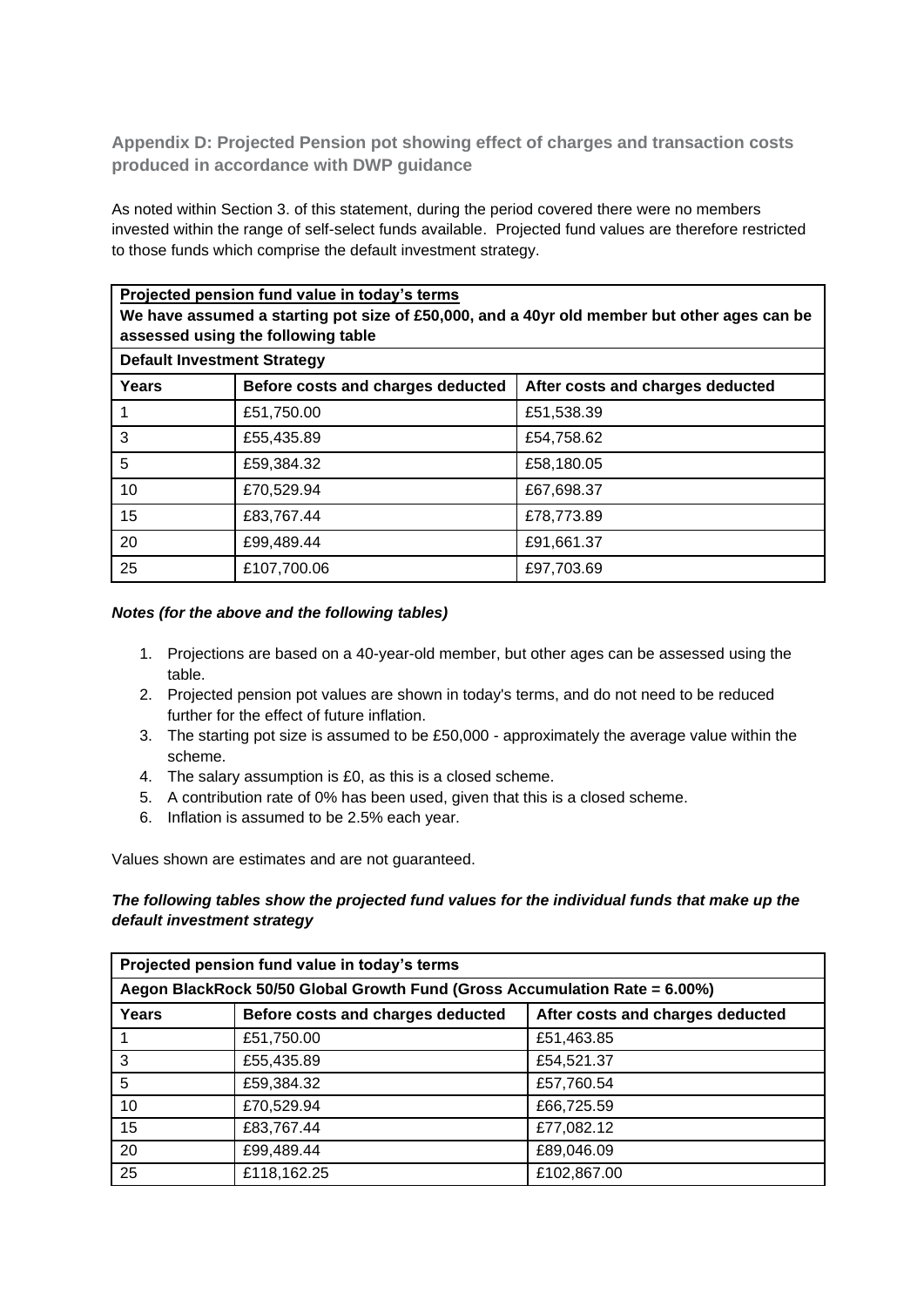| Projected pension fund value in today's terms                               |                                   |                                  |
|-----------------------------------------------------------------------------|-----------------------------------|----------------------------------|
| Aegon LGIM Global Equity 50:50 Index Fund (Gross Accumulation Rate = 6.00%) |                                   |                                  |
| Years                                                                       | Before costs and charges deducted | After costs and charges deducted |
|                                                                             | £51,750.00                        | £51,612.93                       |
| 3                                                                           | £55,435.89                        | £54,996.55                       |
| 5                                                                           | £59,384.32                        | £58,602.00                       |
| 10                                                                          | £70,529.94                        | £68,683.88                       |
| 15                                                                          | £83,767.44                        | £80,500.26                       |
| 20                                                                          | £99,489.44                        | £94,349.52                       |
| 25                                                                          | £118,162.25                       | £110,581.41                      |

| Projected pension fund value in today's terms                    |                                   |                                  |
|------------------------------------------------------------------|-----------------------------------|----------------------------------|
| Aegon BlackRock Long Gilt Fund (Gross Accumulation Rate = 1.30%) |                                   |                                  |
| Years                                                            | Before costs and charges deducted | After costs and charges deducted |
|                                                                  | £49,400.00                        | £49,330.58                       |
| 3                                                                | £48,221.51                        | £48,018.51                       |
| 5                                                                | £47,071.14                        | £46,741.34                       |
| 10                                                               | £44,313.85                        | £43,695.06                       |
| 15                                                               | £41,718.07                        | £40,847.31                       |
| 20                                                               | £39,274.34                        | £38,185.16                       |
| 25                                                               | £36,973.76                        | £35,696.51                       |

| Projected pension fund value in today's terms               |                                   |                                  |
|-------------------------------------------------------------|-----------------------------------|----------------------------------|
| Aegon BlackRock Cash Fund (Gross Accumulation Rate = 1.05%) |                                   |                                  |
| Years                                                       | Before costs and charges deducted | After costs and charges deducted |
|                                                             | £49,275.00                        | £49,154.28                       |
| 3                                                           | £47,856.39                        | £47,505.51                       |
| 5                                                           | £46,478.61                        | £45,912.05                       |
| 10                                                          | £43,205.23                        | £42,158.33                       |
| 15                                                          | £40,162.38                        | £38,711.50                       |
| 20                                                          | £37,333.83                        | £35,546.49                       |
| 25                                                          | £34,704.49                        | £32,640.24                       |